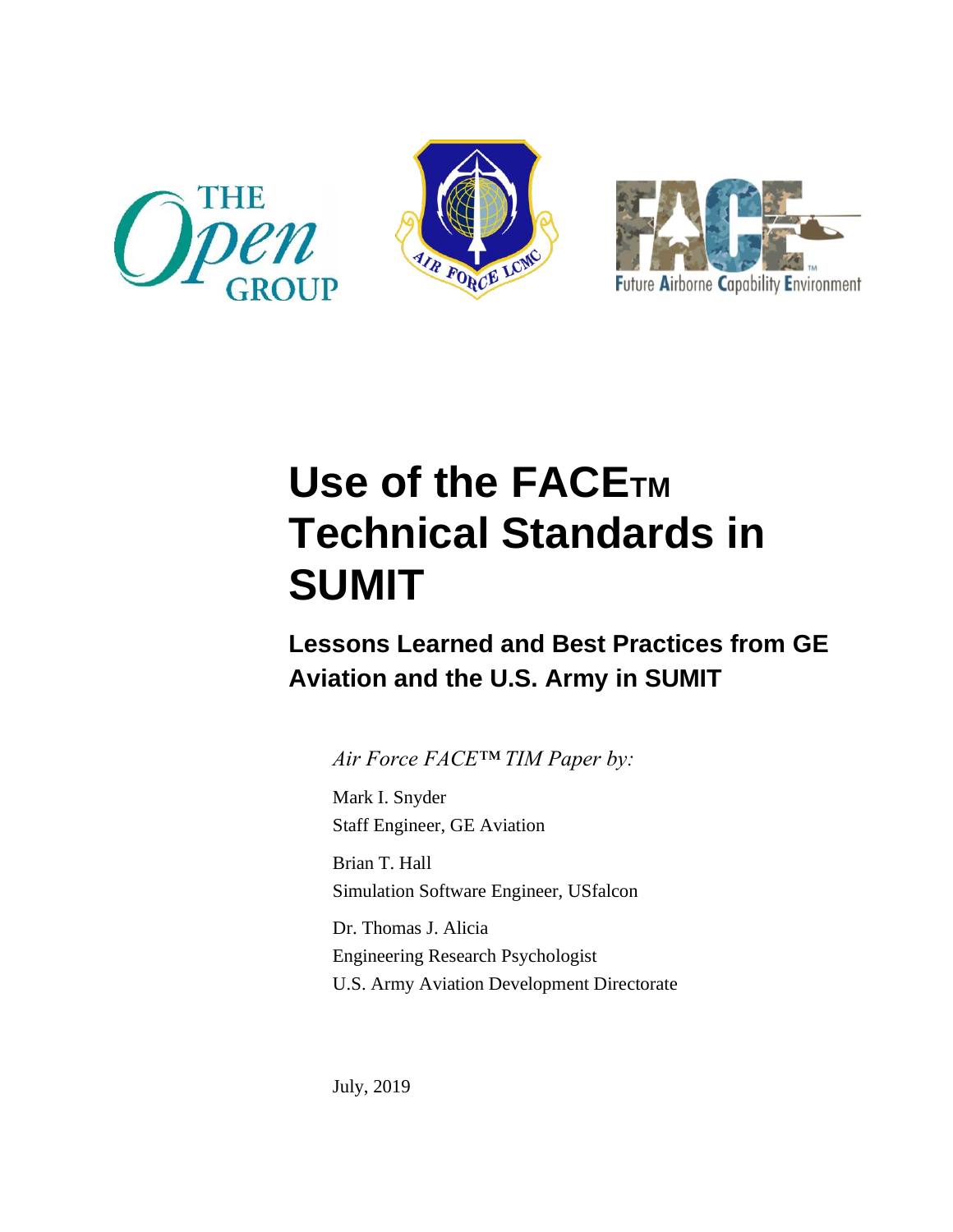# **Table of Contents**

| Executable Simulation of FACE Capabilities 7 |
|----------------------------------------------|
|                                              |
|                                              |
|                                              |
|                                              |
|                                              |
| About The Open Group FACETM Consortium 18    |
|                                              |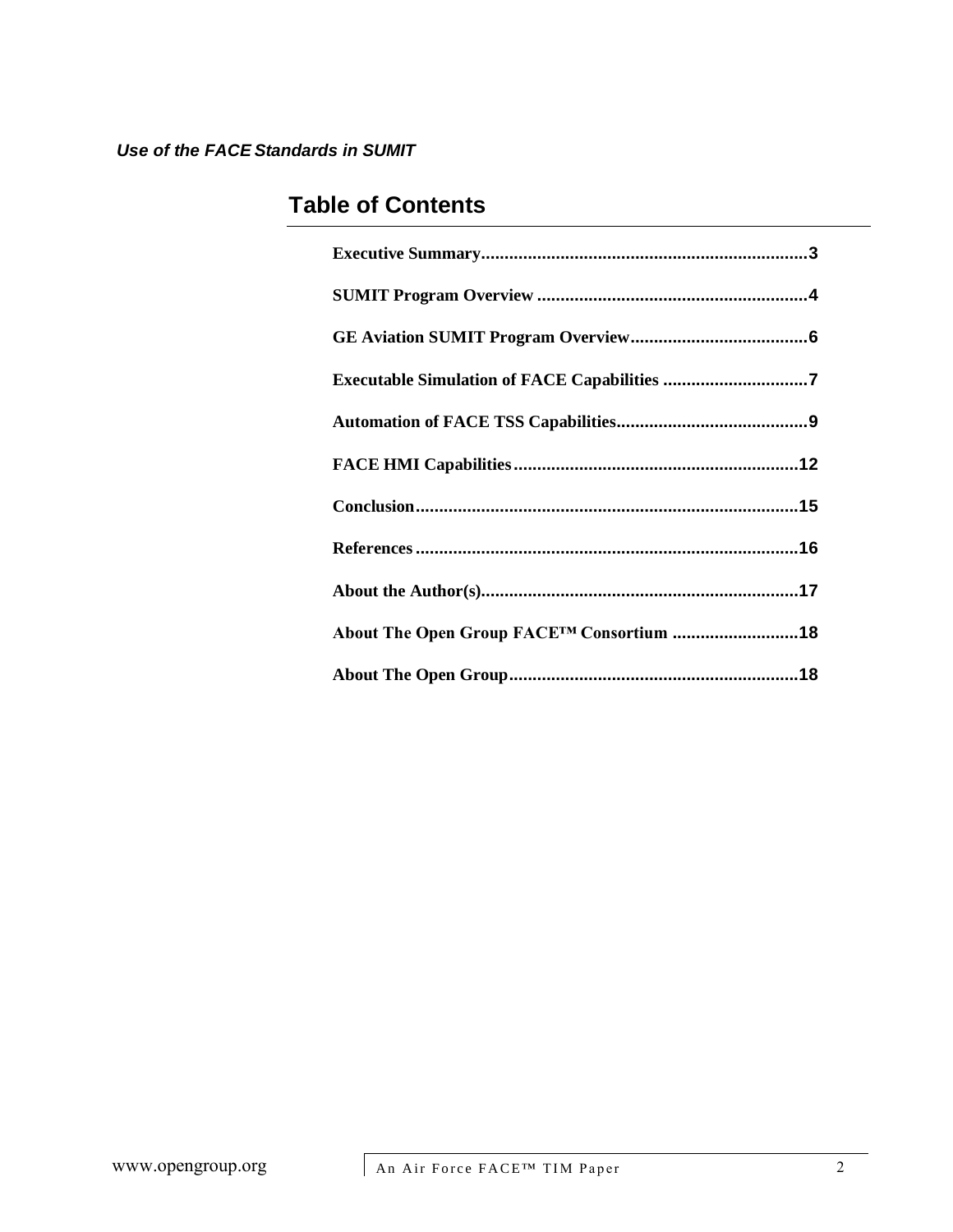### <span id="page-2-0"></span>**Executive Summary**

We present the application of Future Airborne Capability Environment (FACE) Technical Standards, Edition 2.1 on GE Aviation's recently completed demonstrations conducted under the U.S. Army Demonstration Program called Synergistic Unmanned Manned Intelligent Teaming (SUMIT). GE Aviation integrated their Mission Operation Management System (MOMS), consisting of several components including a multi-UAS operator station and team autonomy manager. GE's system was integrated into the U.S. Army's Future Open Rotorcraft Cockpit Environment (FORCE), consisting of a Future Vertical Lift helicopter simulation, multiple simulated unmanned assets, a FACETM Portable Component Segment (PCS) Unit of Conformance (UoC) providing teaming data management, and a simulated battlespace. Major interfaces of the system were implemented as UoCs using FACE Transport Services Segment (TSS) communications. Novel elements included the integration of disparate TSS implementations using a paradigm translation strategy, extensive use of executable FACE UoC simulations for development, and the use of FACE platform data model views and TS interfaces in a Model/View/Controller Human Machine Interface (HMI) architecture.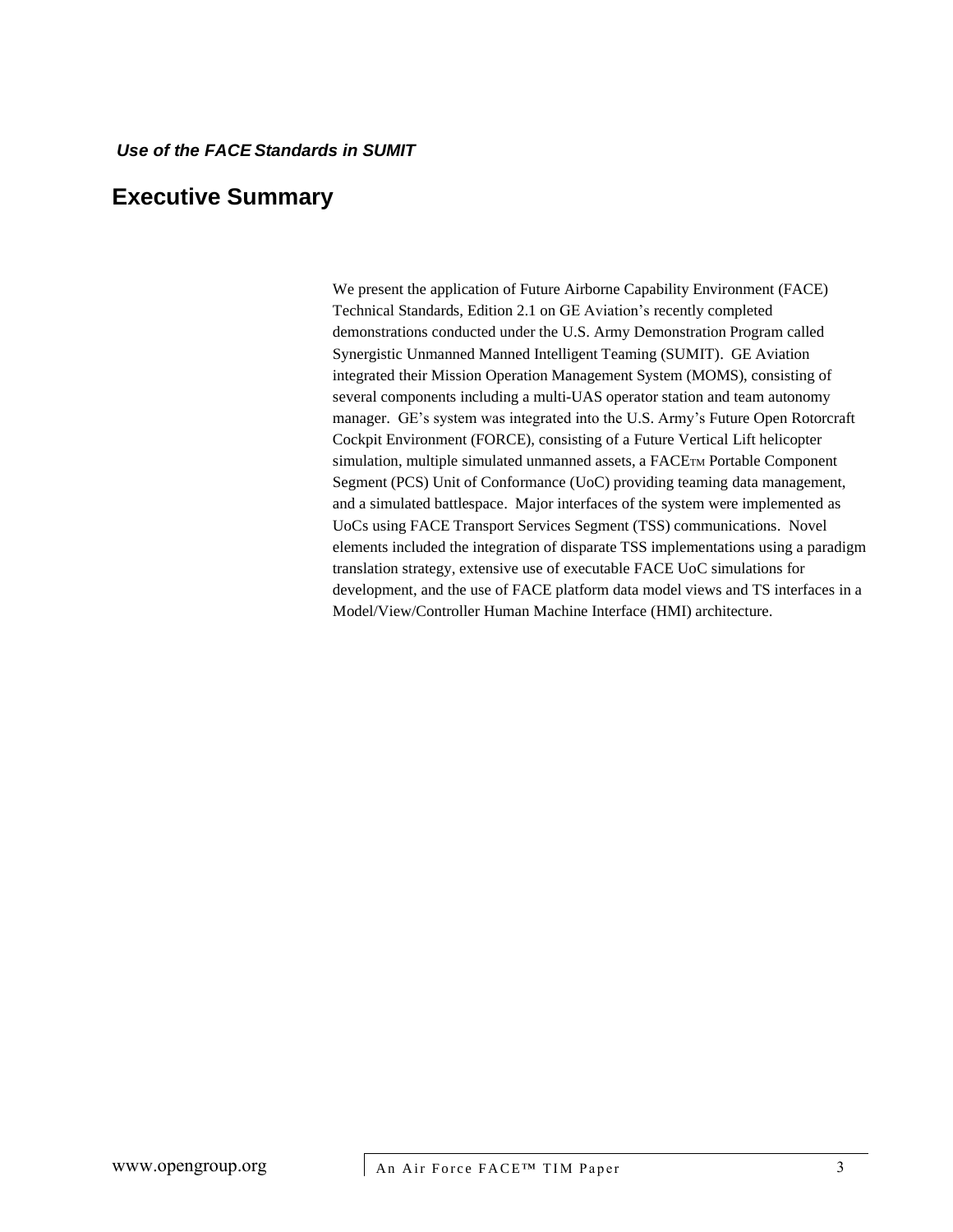### <span id="page-3-0"></span>**SUMIT Program Overview**

SUMIT is a multi-year Broad Agency Announcement (BAA) program conducted by the U.S. Army Aviation Development Directorate (ADD). The purpose of SUMIT is to advance human-autonomy teaming technologies from both a technology and system architecture standpoint. SUMIT technologies are specifically targeted at the Air Mission Commander (AMC) human machine interface (HMI) in a future manned vertical lift platform. This environment can prove particularly challengings, due to the integration of novel autonomy and HMI technology within a complex system architecture. The SUMIT BAA call included definitions for autonomy capabilities based on the Joint Common Architecture (JCA). Offerors were asked to provide technologies that could fulfill these capabilities. GE Aviation was awarded a contract under SUMIT, focusing on the key business drivers (KBDs) shown in Table 1:

| <b>KBD</b>                                                 | <b>Description</b>                                                                                                                                                                                                                                                                                                                                                                                                                                                                                     |
|------------------------------------------------------------|--------------------------------------------------------------------------------------------------------------------------------------------------------------------------------------------------------------------------------------------------------------------------------------------------------------------------------------------------------------------------------------------------------------------------------------------------------------------------------------------------------|
| Exploration of JCA Architecture                            | GE Aviation's SUMIT program goals included a candidate<br>breakdown of system capabilities to be decomposed into separate<br>system components using Department of Defense Architecture<br>Framework (DoDAF) views, based on JCA capability descriptions<br>provided in the BAA call and the SUMIT CONOPS. The U.S. Army<br>considers these components as potential candidates to be<br>eventually acquired and integrated separately from multiple<br>industry/government sources in future programs. |
| Evaluate MOSA Standards (e.g., FACE<br>Technical Standard) | GE Aviation's SUMIT program goals included employing a FACE<br>Reference Architecture, Use of FACE Data Models, deploying UoCs<br>aligned to the FACE technical standard, and FACE TS interfaces to<br>meet the goals of a Modular Open Systems Approach (MOSA).                                                                                                                                                                                                                                       |
| Apply Realistic Mission Processing<br>Environment          | GE Aviation's SUMIT program goals included the desire to evaluate<br>how well future autonomy and HMI technologies could fit into a<br>mission processing environment of an FVL platform composed of<br>portable components from multiple vendors.                                                                                                                                                                                                                                                     |
| Effective Human-Autonomy Teaming<br>HMI                    | SUMIT program goals included the creation of an autonomy and<br>HMI capability that was effective in facilitating human/autonomy<br>teaming.                                                                                                                                                                                                                                                                                                                                                           |

Table 1: GE Aviation SUMIT Program Key Business Drivers

FORCE is an Open Systems demonstration environment designed to allow integration of technologies in a mission environment. The FORCE system is installed in Huntsville, Alabama, and has been used for multiple evaluation activities for Manned-Unmanned Teaming (MUM-T) technologies. For the SUMIT program, the baseline FORCE elements are shown in Table 2: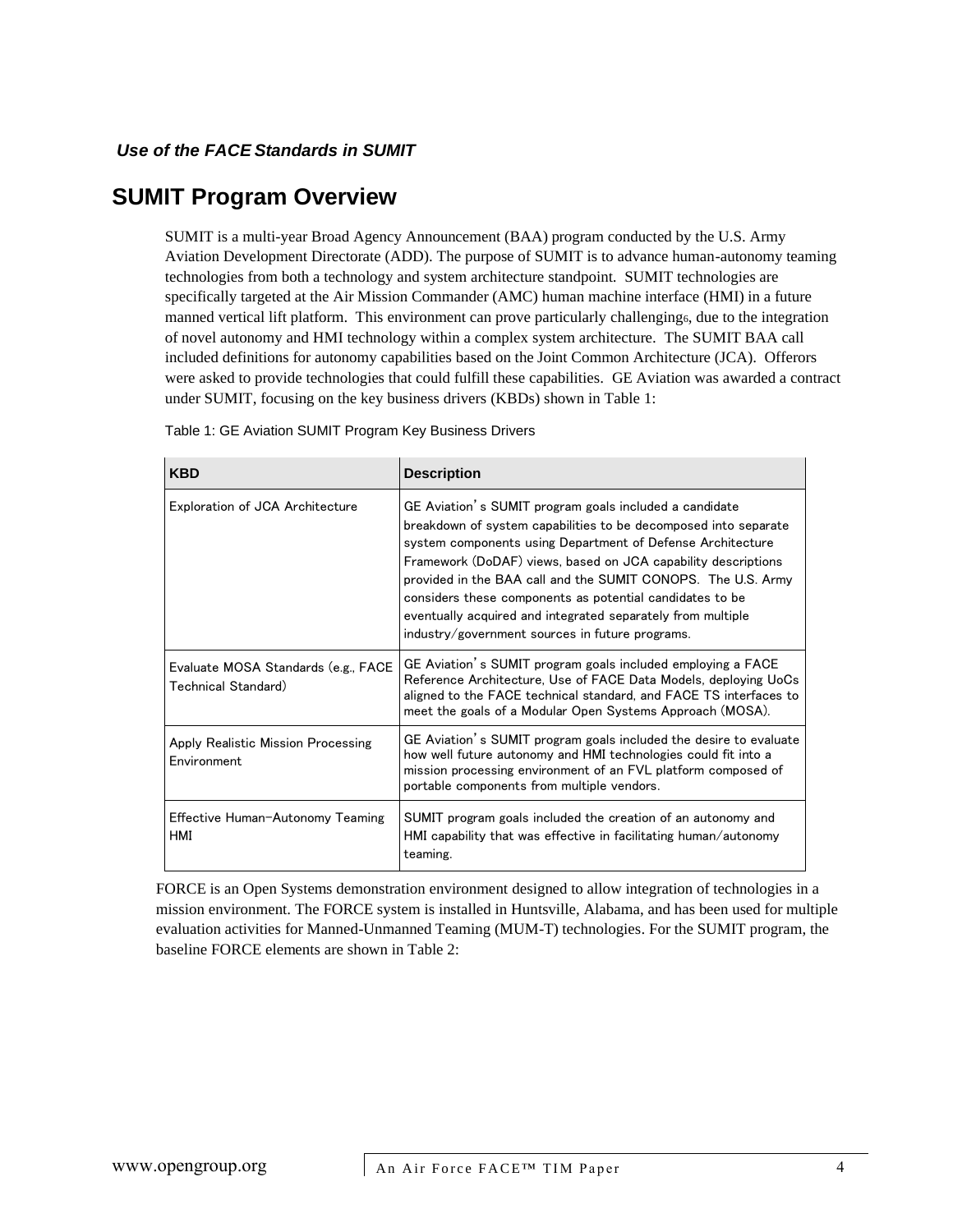Table 2: SUMIT FORCE Key Elements

| <b>FORCE Element</b>    | <b>Description</b>                                                                                                                                                                                                                                                    |
|-------------------------|-----------------------------------------------------------------------------------------------------------------------------------------------------------------------------------------------------------------------------------------------------------------------|
| UAS Assets              | UAS Assets simulated using the Multiple Unified Simulation<br>Environment (MUSE), with sensor camera simulated using Virtual<br>Battlespace (VBS) IG channels over the Common Image Generator<br>Interface (CIGI). Automatic target recognition simulation using CIGI |
| Scenario                | Tactical scenarios using Virtual Battlespace 3 (VBS3) over DIS                                                                                                                                                                                                        |
| Ownship Rotorcraft      | Ownship FVL flight model and VBS IG for the out the window view                                                                                                                                                                                                       |
| <b>Mission Software</b> | Software Simulations of UAS messaging at multiple levels of FACE.<br>including PSSS (STANAG 4586) and UoCs (Teaming Data Manager<br>and chat)                                                                                                                         |

Each contractor under SUMIT performed integration into FORCE in order to demonstrate their technologies within the FORCE environment. In order to enable this integration in a flexible manner that could be performed within scope, the U.S Army's Government Furnished Information (GFI) for FORCE contractors included a FORCE Integration Guide describing various means that SUMIT contractors could use it to integrate their capabilities. This included descriptions of all available interfaces, including FACE platform data models describing low-level interfaces such as STANAG 4586 and Distributed Interactive Simulation (DIS) message formats. Additionally, the U.S. Army provided a well-defined FACE Domain Specific Data Model (DSDM) including a Teaming Data Manager (TDM) interface, which described UAS state reporting and control at an abstract level designed to hide communications details and UAS platform differences. All interfaces included an Interface Description Document (IDD) describing the data content and associated expected use cases.

Multiple contractors chose the interfaces and methods by which they would integrate into FORCE and conduct the operator evaluations. The U.S. Army's goals for the integration were to evaluate how well MOSA approaches supported the various integration activities. As such, the SUMIT program provides an interesting example of a non-trivial usage of the FACE Reference Architecture for a representative MUM-T mission set.

GE Aviation's integration was focused on using the FACE Reference Architecture for as much of the system as could be achieved. As such, the TDM approach was chosen since it offered the opportunity to use a complex UoC aligned to the FACE Technical Standard for a key capability. Under SUMIT, GE Aviation developed the system architecture and implemented software components including an autonomy manager and operator HMI, which all made use of MOSA integration methods based on the FACE Technical Standard whenever possible. The system was installed in FORCE in April 2019 and used for eight operator evaluation events over a six-week period. This paper describes various key lessons learned during this process.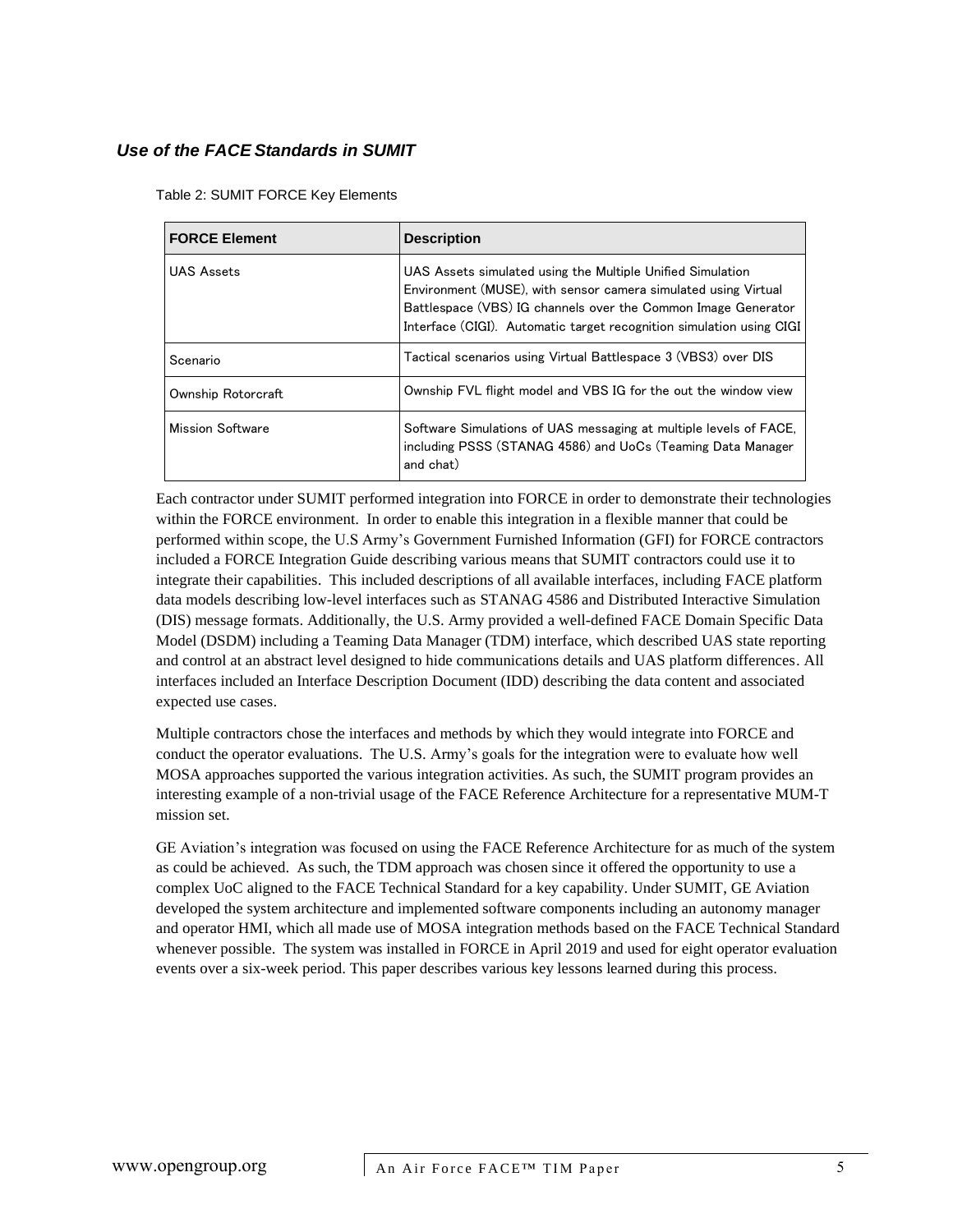### <span id="page-5-0"></span>**GE Aviation SUMIT Program Overview**

GE Aviation's SUMIT components were defined by a process of developing a JCA architecture and associated teaming capabilities. In SUMIT, GE Aviation performed system architecture tasks intended to decompose the candidate JCA capabilities into components suitable for system/software development and instantiation. The architecture process was focused on using relevant Department of Defense Architecture Framework (DODAF)<sup>5</sup> views as the means of describing CONOPS and resulting capabilities. These views were refined through the creation of Objective Architecture (OA) and System Architecture (SA) to define system/software components. The DODAF decomposition process is shown in figure 1.

Figure 2: DoDAF Decomposition Process



Software components were primarily described as data models aligned to the FACE Technical Standard based on a shared GFI Domain Specific Data Model (DSDM) for the MUM-T domain, with additions as needed for autonomy or HMI-centric components not described in the GFI. The DSDM and extensions also included entities describing a Shared World Model with elements such as Geospatial Data, Mission Data, Team Status Data, and Situational Awareness Data. Using this model, a common set of UoCs aligned to the FACE Technical Standard provided data management services to mission processing components appropriate to their needs.

The SUMIT architecture GE Aviation created was not a complete description of all autonomy described by JCA. The scope was such that the architecture was constrained to fulfill the CONOPS derived from the scenario vignettes being performed by the Air Mission Commander (AMC) operators. As such, the architecture provided a series of vertical slices of capability required for the employment of the UAS assets in the vignettes. Within these constraints, FACE platform data models of the required or provided data for the various system components, and behavioral descriptions of their operation, were the primary output for the system instantiation activities.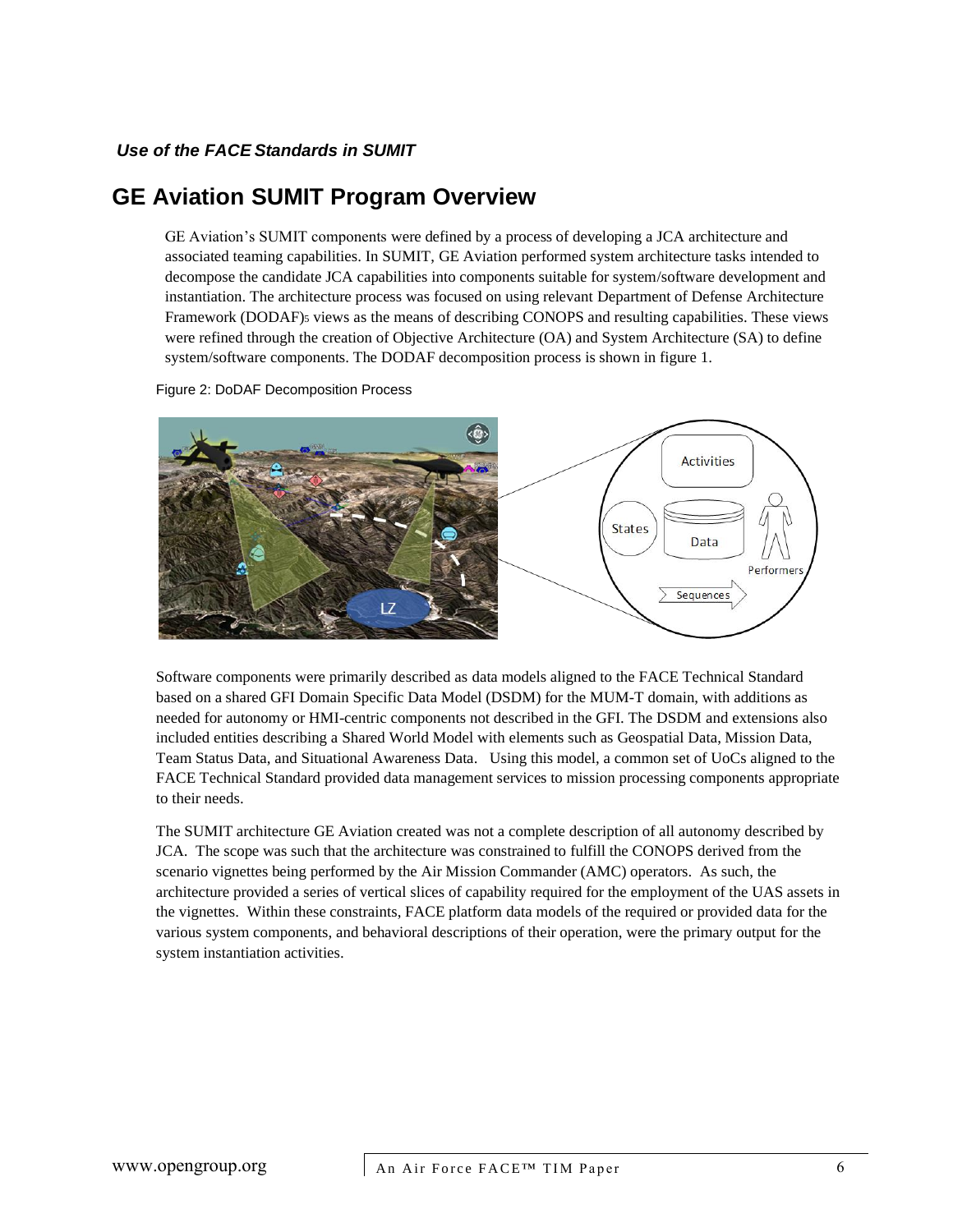### <span id="page-6-0"></span>**Executable Simulation of FACE Capabilities**

For SUMIT development, GE Aviation utilized executable simulation of FACE TS interfaces extensively. In system architecture and development activities, executable simulation is a technique whereby interfaces at the system boundary are populated with dynamic data such that the components of the system interoperate in a realistic manner. For FACE UoCs, the system boundary is often well defined, consisting of the relevant requested and provided FACE platform data model views that components use. The collection of UoC components, operating over a TSS forms the processing required for the mission system to do its job.

GE Aviation created an executable simulation environment by integrating custom-developed UoC component models executing within a constructive simulation based on a Commercial Off-the-Shelf (COTS) constructive scenario execution framework called FLAMES (Ternion's **FL**exible **A**nalysis and **M**ission **E**ffectiveness **S**ystem (FLAMES®),4). We chose FLAMES for its ability to construct accurate scenarios representing mission elements such as platforms, sensors, effectors, and associated behaviors in both the air and ground domain that satisfied the Army SUMIT vignettes. Custom models in these scenarios were developed to implement FACE UoC platform data model interfaces for the software components at the system boundary, providing dynamic TSS data in a realistic manner for component development and integration. These scenarios integrated into the COTS FLAMES tools with these models allow a fully featured TSS aligned with the FACE Technical Standard with dynamic data to be used by individual developers, or for system level integration as needed. The resulting technology integration framework is illustrated in Figure 2.



Figure 2: Executable Simulation Environment

The TDM TS interfaces were entirely simulated within this environment for GE Aviation's development effort. The system was able to generate teamed assets providing the data needed to simulate the TDM UoC interfaces including state reporting, weapons and sensors state and commands, waypoint following, payload schedules, camera views, and ATR detections. FORCE integration was primarily a process of replacing the simulated TDM UoC with the FORCE provided TDM UoC.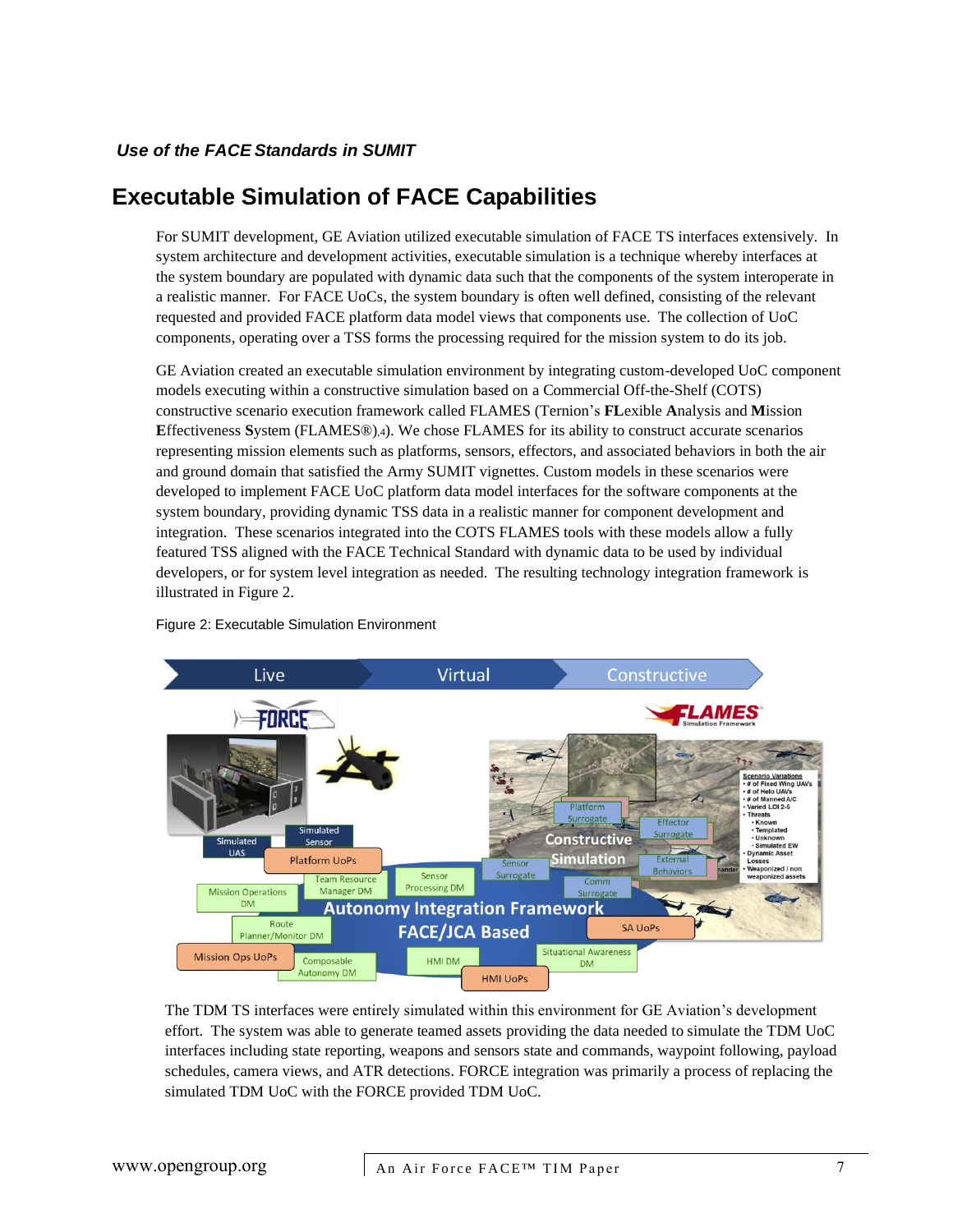Using this FACE Reference Architecture for executable simulation proved to be a beneficial way to speed development. Multiple subcontractors at various sites assisted in the rapid creation of the needed simulation components. In these cases, the ability to decouple the components through FACE interfaces worked well, and demonstrated the benefits of this portable component approach to a development team consisting of multiple contractors working on a distributed system architecture.

GE Aviation's FACE TS based executable simulation approach provided key benefits to the overall FORCE integration effort. This approach helped reduce the time needed for integration from potentially months for other similarly complex systems, to approximately one week. While the team did encounter some integration issues, these were primarily related to sim realism, not to FACE TS interface issues.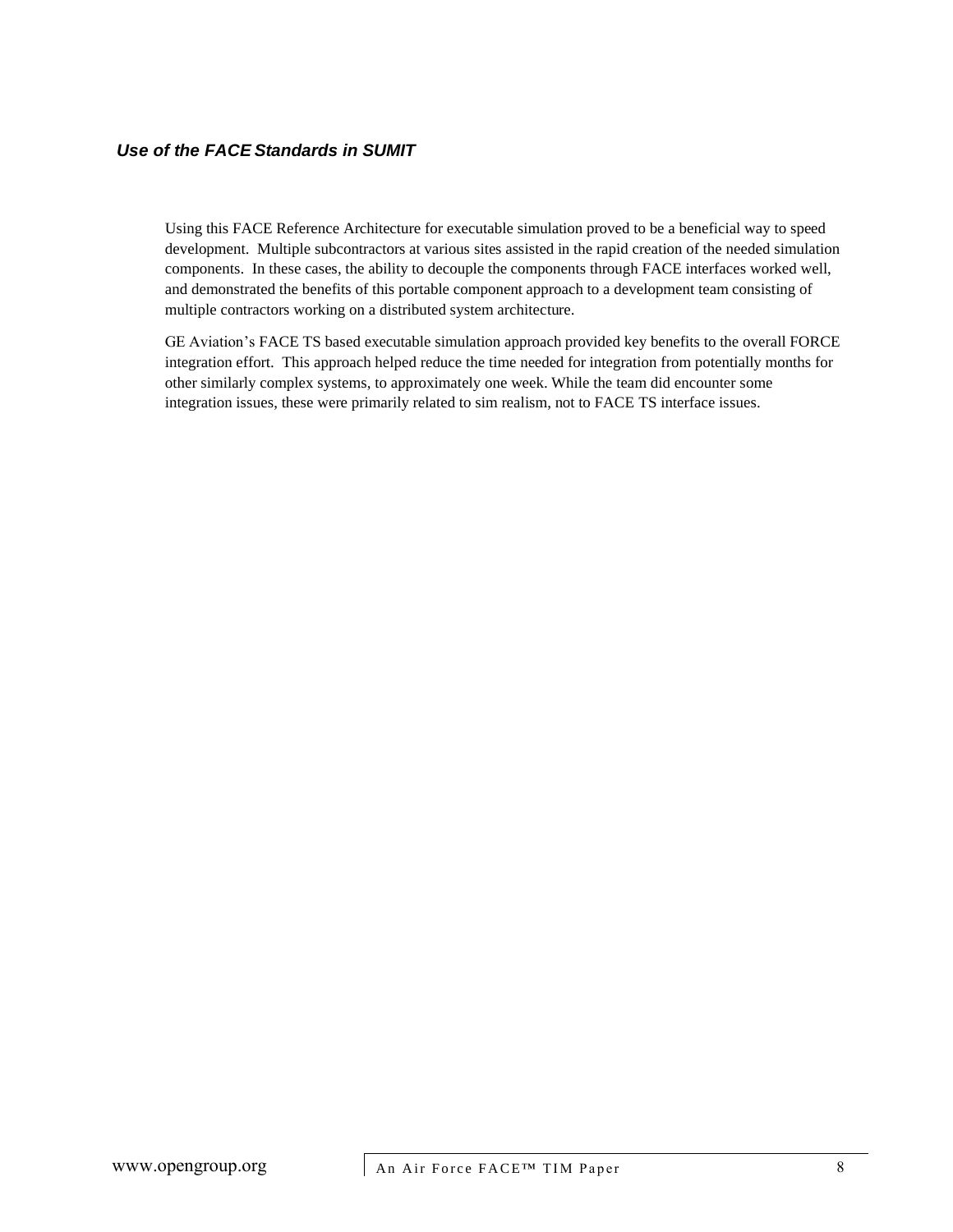### <span id="page-8-0"></span>**Automation of FACE TSS Capabilities**

GE Aviation employed an automated approach to implementing the required TSS capabilities needed for SUMIT. As mentioned, the U.S. Army supplied a FACE DSDM with the views required to interface to the FORCE TSS. The two primary FACE UoCs were the TDM (consisting of approximately 30 view types), and Chat (consisting of approximately 20 view types). Other aspects of the mission system, such as sensor observations and Common Operating Picture (COP) management, were not provided as FACE UoCs by FORCE. Rather, GE Aviation added these as augmentation to make a more complete distributed mission processing environment. In addition, FACE platform data models were defined between the components that realized the autonomy and HMI, as derived from the original JCA architecture definition activity.

The TDM and Chat interfaces were provided as a FACE data model in FACE 2.1 format1. The U.S. Army's TSS implementation used a TSS implementation consisting of code generated for the Basic Avionics Lightweight Source Archetype (BALSA) to create the required TS capabilities and interfaces for the Chat and TDM UoCs. GE Aviation imported the FACE model into Enterprise Architect (EA) using a UML profile describing FACE 2.1 data models and used in-house model transformation tool chains to support TSS capability automation.

To instantiate a working system to be integrated in FORCE, a set of TSS capabilities was essential. Automation was a key part of creating the required elements2. The primary required TSS capabilities GE Aviation identified for FORCE integration are discussed in Table 3:

| <b>TSS Capability</b>             | <b>Description</b>                                                                                                                                       |
|-----------------------------------|----------------------------------------------------------------------------------------------------------------------------------------------------------|
| Data Transport                    | Serialization, deserialization, and message distribution using<br>required patterns                                                                      |
| Paradigm Translation              | Interface between a multicast messaging paradigm containing<br>platform data serialized by a BALSA TSS implementation and GE's<br>own TSS implementation |
| High Level Language FACE TSS APIs | Generate FACE TSS APIs and associated implementations for use<br>by applications in C or C++                                                             |
| Data Logging                      | FACE TSS data logged for analysis by FORCE evaluation team                                                                                               |

Table 3: SUMIT FORCE Key TSS Capabilities

The automation approach used by GE's tool chain was to create an Architecture Analysis and Design Language (AADL) platform level data description model that drives automation of TSS capabilities. This type of abstract data type representation was used by GE's code generators, and by runtime components as needed to accomplish automation needs. The TSS capabilities needed for FORCE integration were provided by this approach, as shown in Table 4: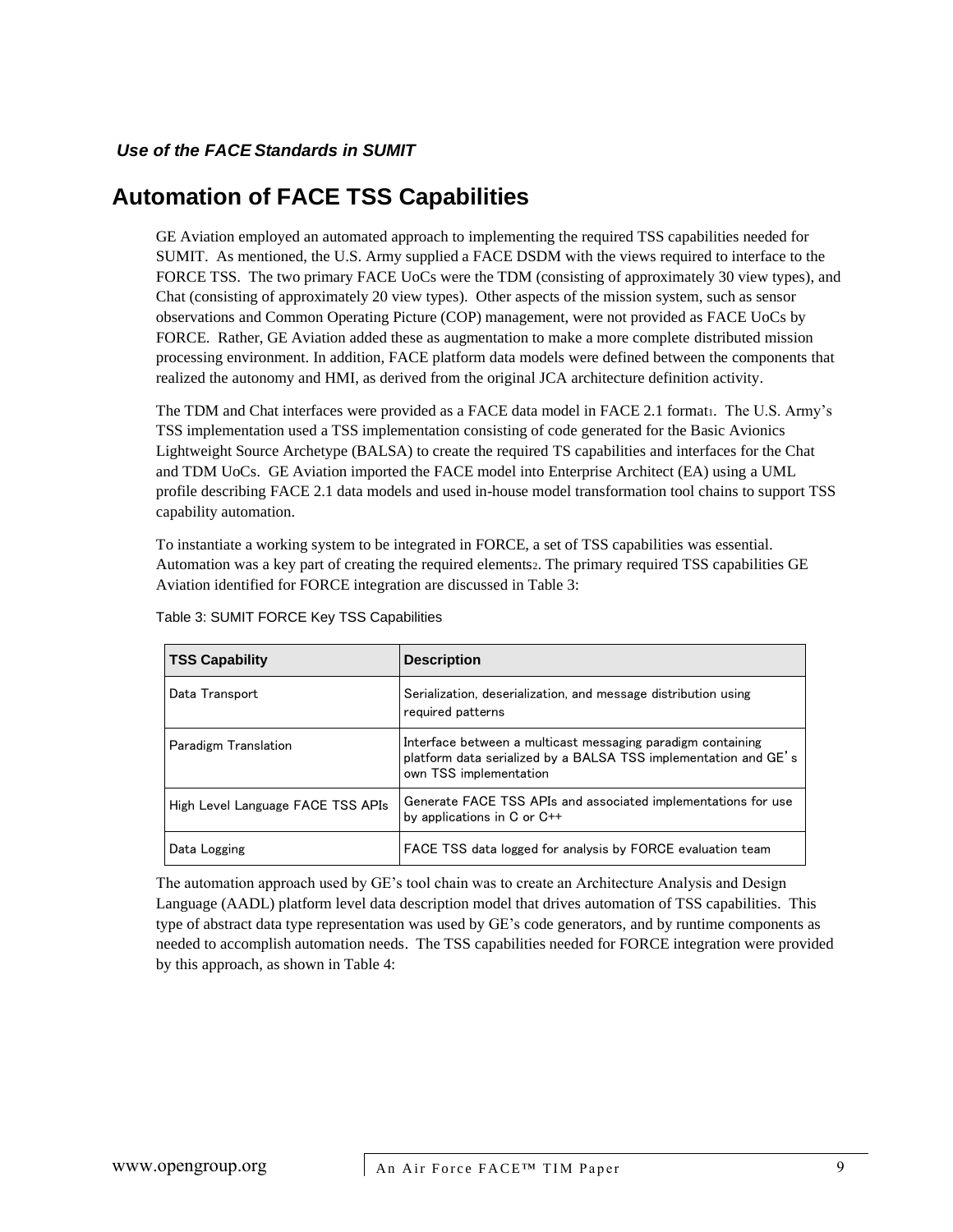| <b>TSS Capability</b>       | <b>Description</b>                                                                                                                                                                                                                           |
|-----------------------------|----------------------------------------------------------------------------------------------------------------------------------------------------------------------------------------------------------------------------------------------|
| Distribution                | Auto-generation of serialization and deserialization methods for data.<br>Autogeneration of implementation of connections on underlying<br>transport APIs                                                                                    |
| Configuration               | Storage/retrieval of data definitions and other configuration data<br>required to perform other TSS capabilities                                                                                                                             |
| Transport Protocol Module   | Bridge component driven from data representation, handling<br>serialization transformation between the BALSA TSS implementation<br>and GE's TSS, and transport API configurations to bridge data to/from<br>differing socket implementations |
| Transport Service Interface | Auto-generation of type-specific FACE TS Interfaces and associated<br>type-specific data structures, linkable to distribution implementation                                                                                                 |
| Data Store                  | Logging component within TSS driven from type abstract<br>representation handling deserialization to human-readable CSV files                                                                                                                |

Table 4: FORCE Key TSS Capabilities Implementation

Figure 3 illustrates how the platform model used by GE Aviation's TSS automation environment is used to automate various TSS capabilities:

#### Figure 3: FACE TSS Automation

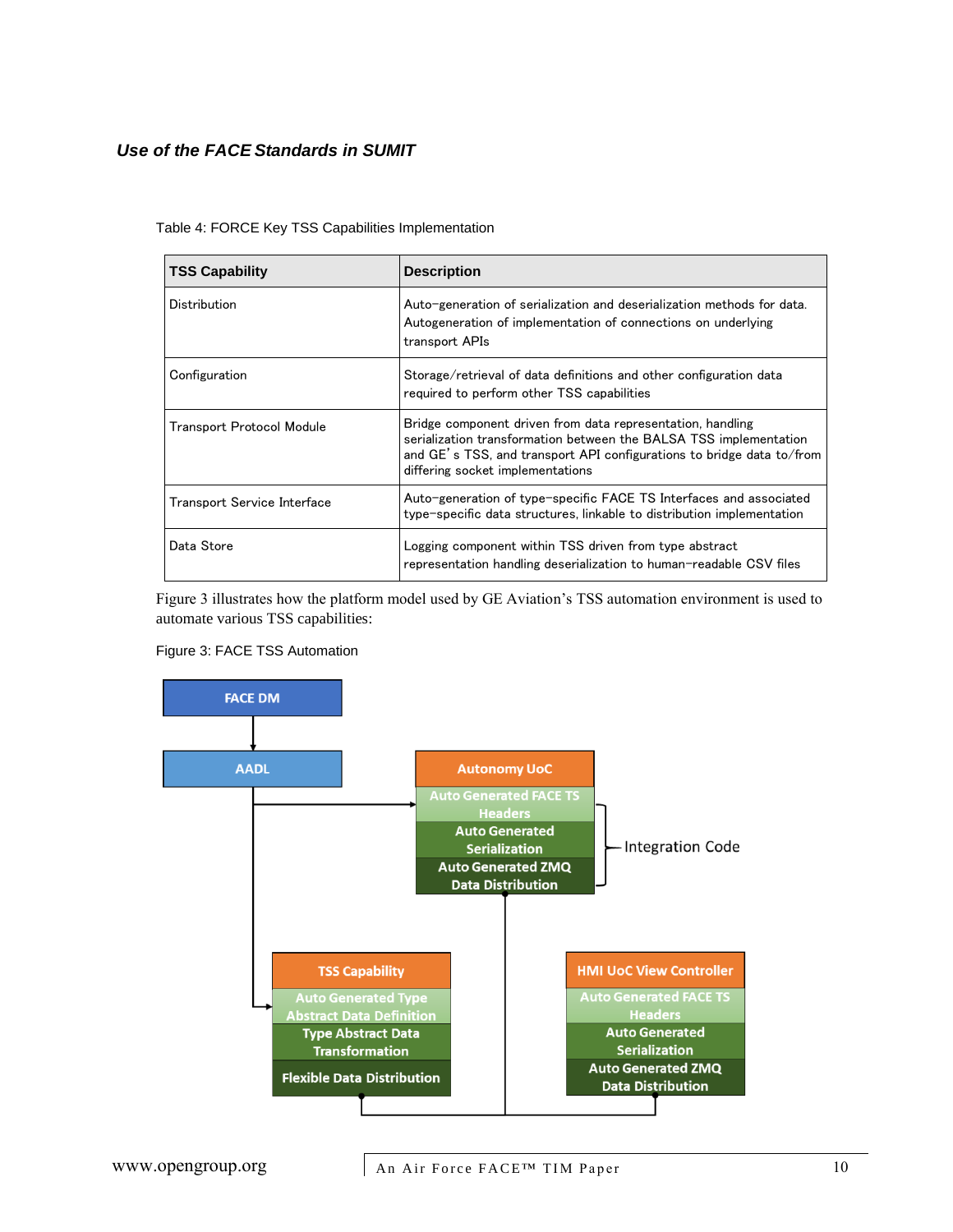There were many benefits of this degree of automation of TSS capabilities. The Platform data models provided by UoCs changed as the program progressed, and new interfaces were constantly being added or modified as the implementation of FORCE, autonomy components, and the HMI changed over time. FORCE IDD revisions that occurred during the program did not cause significant development delays because of the degree of automation. In addition, GE Aviation was able to refactor major interfaces between the operator HMI and the autonomy components as the system became more capable, again with relatively little impact to development schedules.

One major observation from the integration and evaluation was GE Aviation's recommendation that FORCE use a TSS implementation with better Quality of Service (QoS) than that provided by multicast sockets. Some of the UoCs implemented interfaces consisting of a series of sequential messages, such as a flight plan consisting of multiple waypoints. When using multicast, the UDP network protocol provided limited message reliability, resulting in non-deterministic operation of the system. To address this would require one of two approaches: design the UoC to offer a reliability or retry mechanism, or employ a QoS offering better guarantees of message delivery.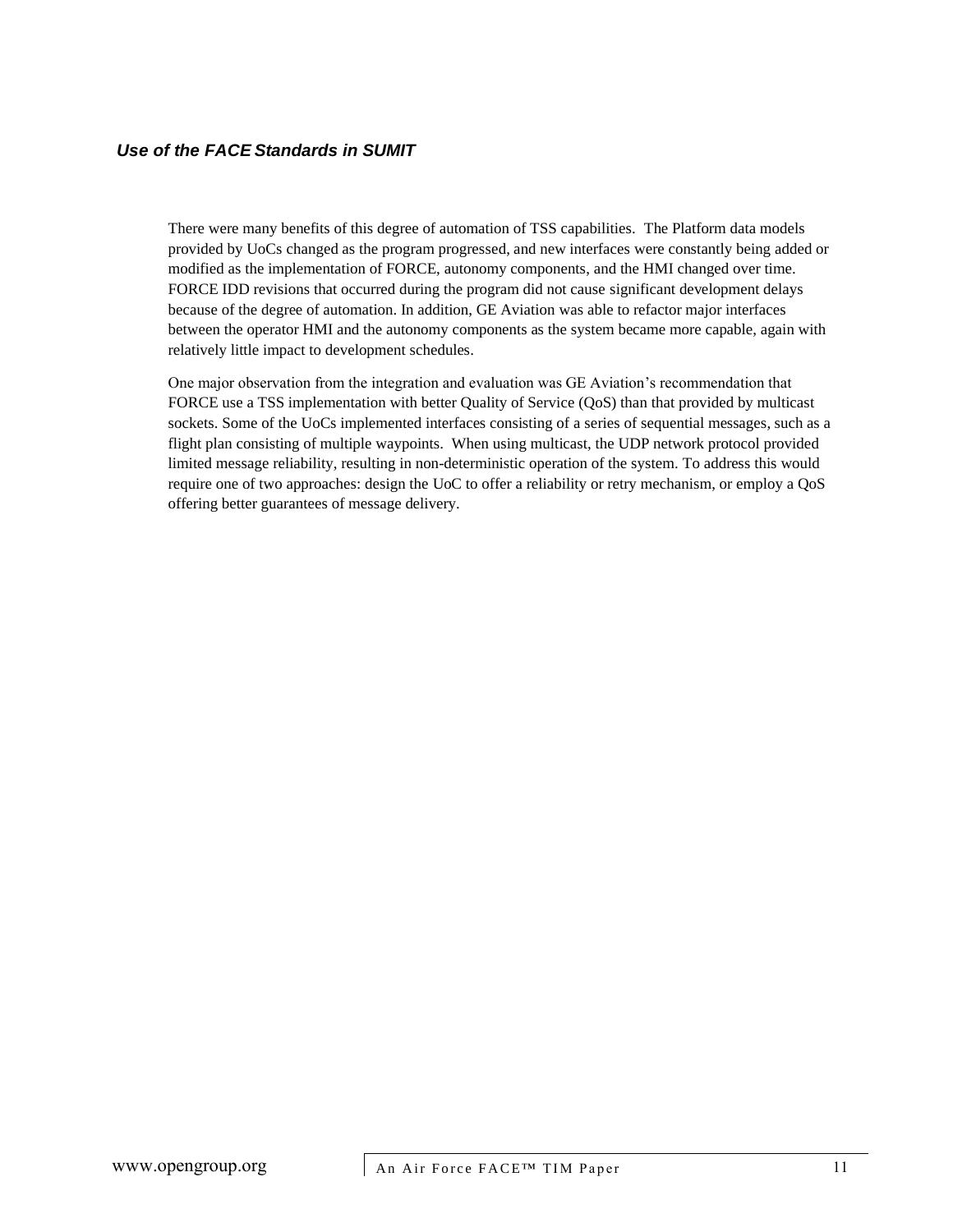## <span id="page-11-0"></span>**FACE HMI Capabilities**

Under SUMIT the JCA descriptions of HMI capabilities were used to guide the implementation of the AMC operator HMI. Under JCA, HMI is a specific component of the system, managing the HMI as a subsystem. Other system capabilities that require a human interface are designed to interface with the HMI capabilities. JCA defines HMI capabilities using the taxonomy in Table 5:

| <b>HMI Capability</b>              | <b>Description</b>                                                                                                                                                                                                                                                                          |
|------------------------------------|---------------------------------------------------------------------------------------------------------------------------------------------------------------------------------------------------------------------------------------------------------------------------------------------|
| User Input Management              | System components, including devices and software, designed to<br>interface with the human operator input. For GE Aviation's HMI,<br>these included touchscreen, joystick, and HMI software interfaces<br>to these devices, and HMI mechanisms around these such as<br>gesture recognition. |
| User Output Management             | System components, including devices and software, designed to<br>interface with the human operator output. For SUMIT, this included<br>the touch screen display, GPU, CPU, video, and software<br>components that formatted data to these devices.                                         |
| <b>HMI Presentation Management</b> | System components designed to control priority and information<br>display to the operator. For SUMIT, these included window<br>management, priority alerting functions, and declutter.                                                                                                      |
| <b>HMI Content Management</b>      | System components designed to collect and format output for the<br>operator. For SUMIT, these included HMI pages (views), HMI view<br>controllers, and HMI content managers.                                                                                                                |

| Table 5: JCA HMI Capability Definitions |
|-----------------------------------------|
|-----------------------------------------|

These components are realized in a system instantiation on a FACE software architecture in different ways. Components with platform device interfaces (such as HMI input) have PSSS implementations and supply their data over TSS. Graphics components can make use of the FACE Graphics Services to define portable components with allowable graphical interfaces (OpenGL SC). HMI presentation and content management components will generally be PCS UoCs dedicated to the HMI functions of the system.

GE Aviation's HMI implementation made extensive use of FACE platform data model views and the associated FACE TS interfaces in order to create HMI content, presentation, and user output management capabilities. To use FACE abstraction as much as possible, GE adopted the Presentation Abstraction Control variant of the Model/View/ Controller (MVC) architecture pattern<sub>3</sub> with the following general methodology:

- *Abstractions (Models)* were capabilities of the system, with interfaces described by FACE data models via the TSS. These primarily fulfilled HMI content manager JCA capabilities. In some cases, no specific content management was needed by the HMI, it merely subscribed to the FACE views it required. In other cases, components had specific views needed by their operation, such as a view designed to 'ask the operator to approve an engagement'.
- *Presentation (Views)* were specific graphical elements designed for operator display or operator data input (i.e., widgets, graphics, and screen layouts). Views were designed to meet the specific look and feel of the HMI, and to work together as needed to create an intuitive and easy to use operator interface.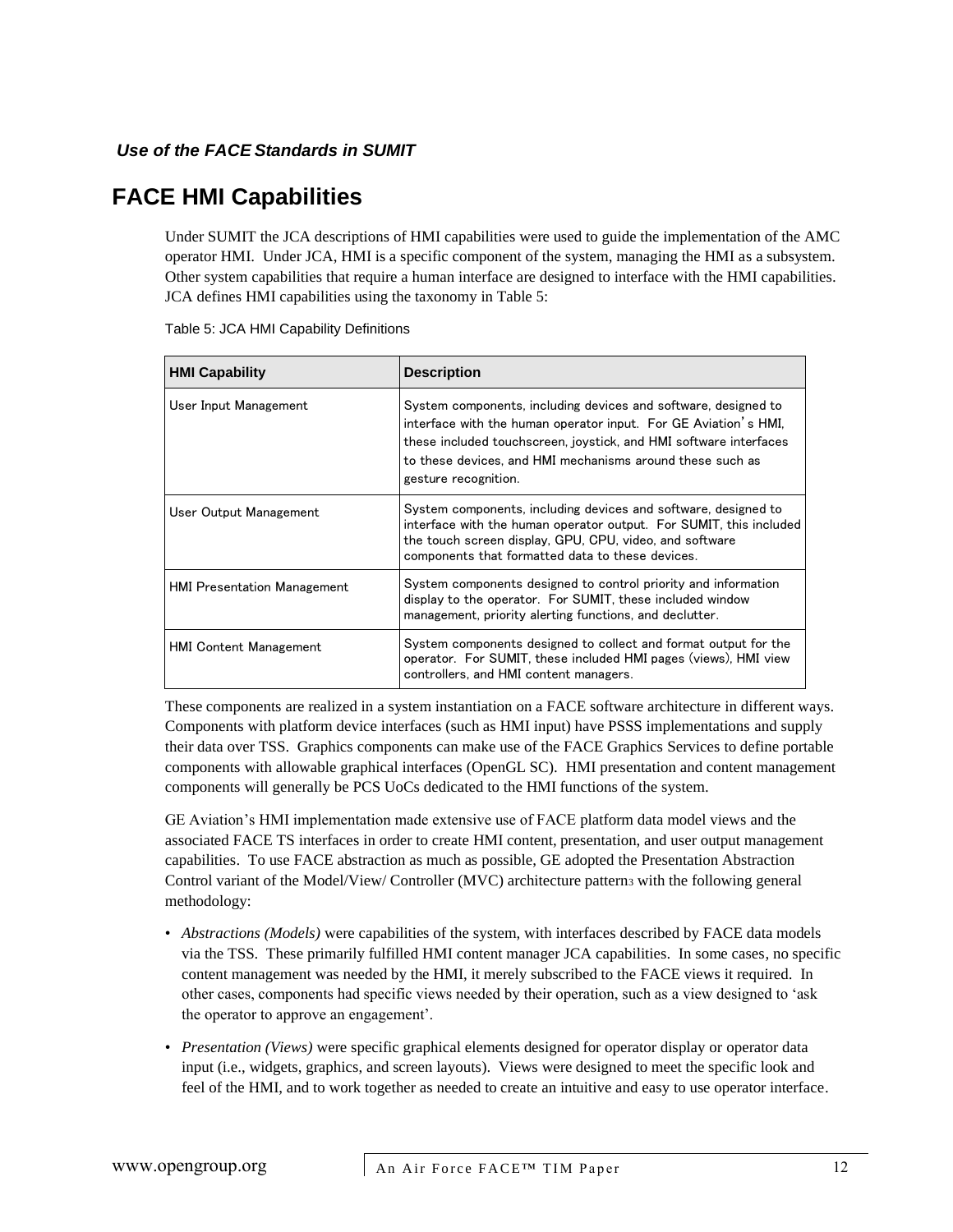• *Controllers* were software components responsible for mapping model output data to the view elements, or to gather operator input data from view elements. These components were integrated with the views, and mapped HMI-specific constructs to FACE UoC TS interfaces.

Using this approach, FACE TS interfaces offer a natural way for UoCs to access HMI capabilities required to perform their function. Operator interactions can be described as FACE platform data views provided to or received from the operator with HMI specifics abstracted within HMI content management UoCs. The MVC architecture integrated with FACE UoCs deployed in GE's SUMIT system is shown in Figure 4.



Figure 4: MVC Architecture as FACE UoCs

Using this architectural pattern, the system architecture for the GE Aviation HMI was loosely coupled, abstract, extensible, and maintainable. HMI components communicated with other system components via the TSS, consistent with other software components of the system. In general, the autonomy components of the system were completely abstracted from any specific graphics, widgets, or HMI specific constructs, and just provided their data or reacted to FACE TS interfaces. Figure 5 illustrates the allocation of various system capabilities in GE Aviation's SUMIT HMI: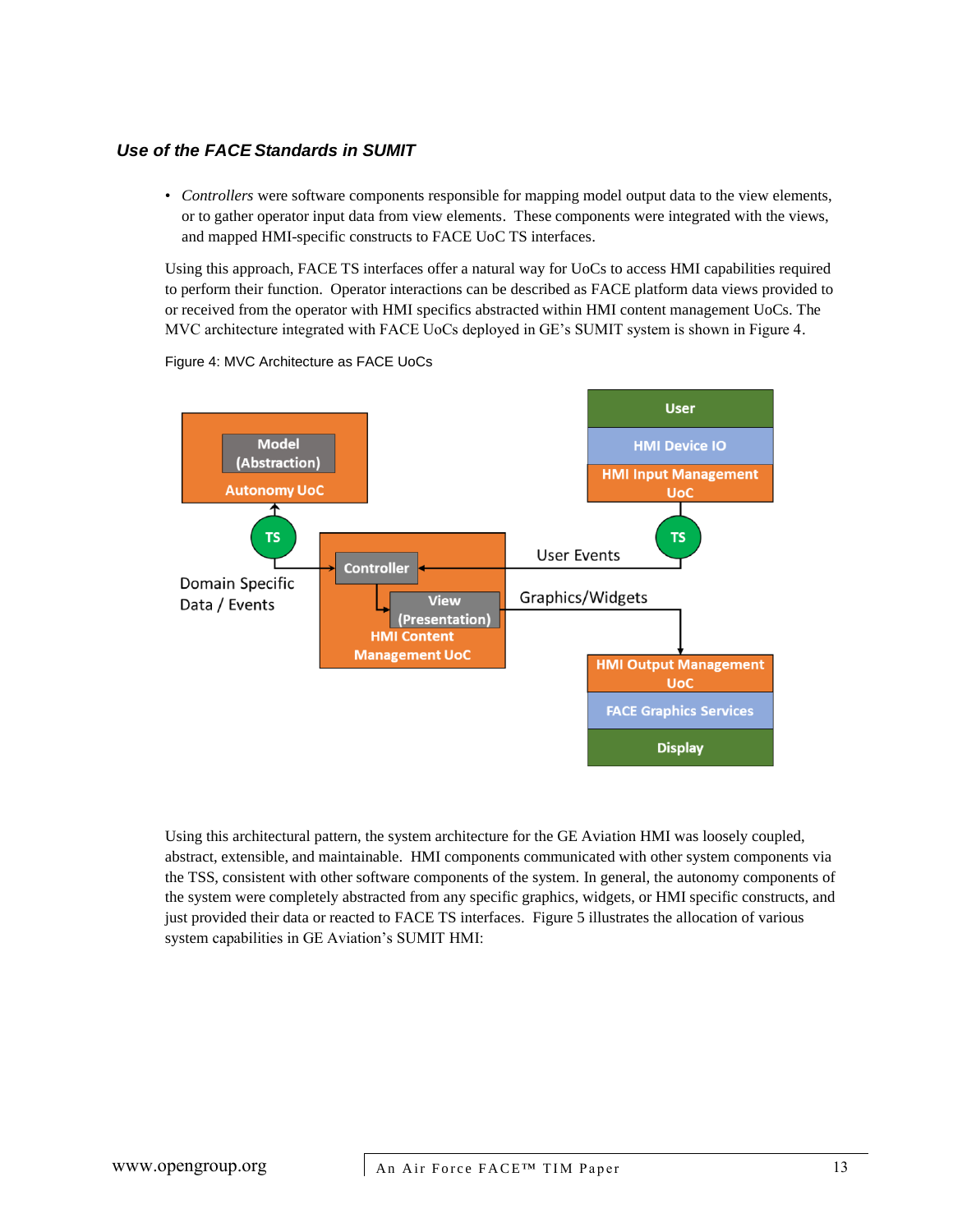

Figure 5: JCA Capabilities Represented via FACE in GE SUMIT HMI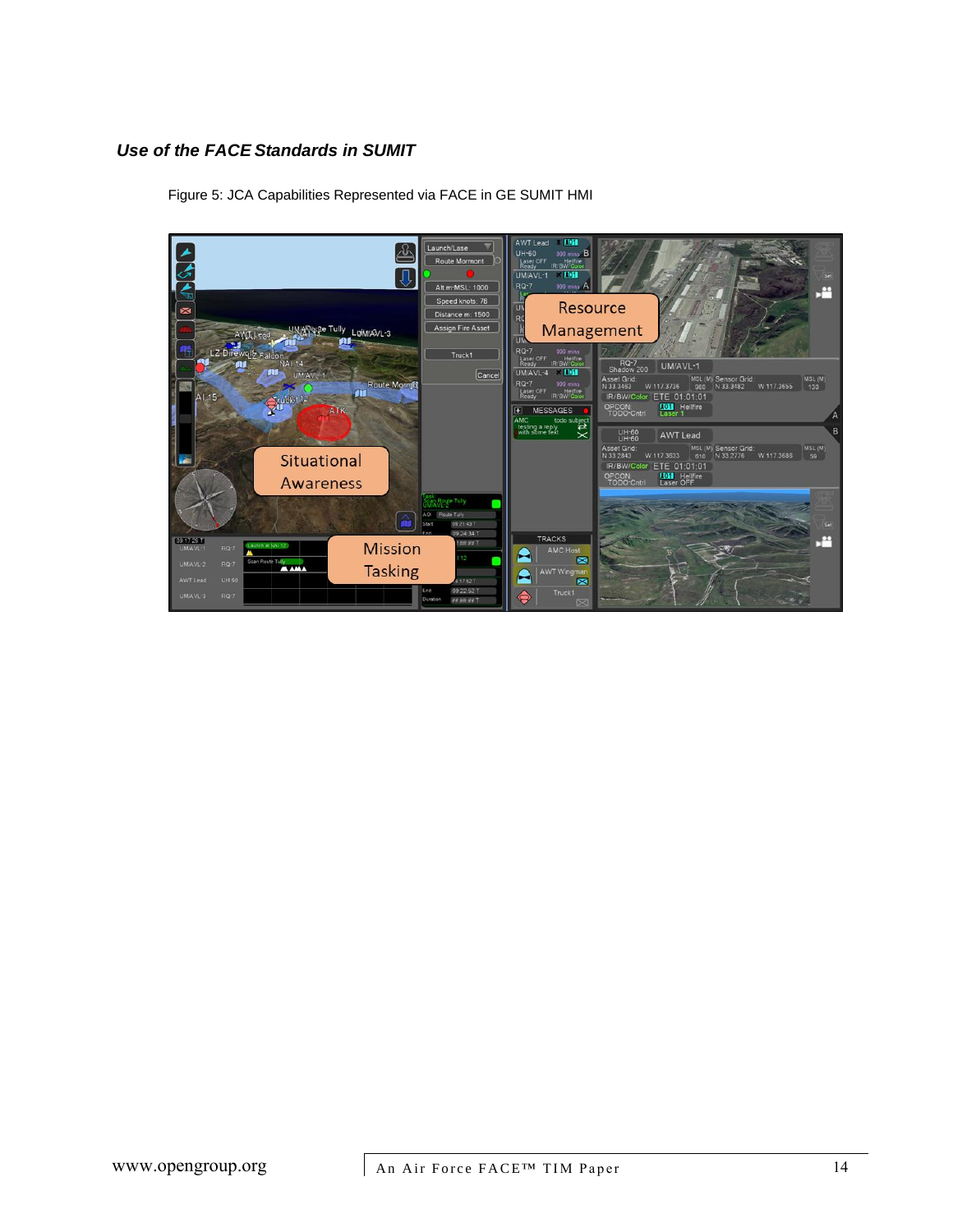# <span id="page-14-0"></span>**Conclusion**

The choice to use FACE Technical Standards, Edition 2.1 in GE's effort under the SUMIT program was driven by two factors – the U.S. Army's desire to explore a MOSA system architecture approach, and by GE's experience and expertise with pre-existing FACE infrastructure. Both the U.S. Army and GE believed the use of FACE Technical Standards, Edition 2.1 would be beneficial to SUMIT. SUMIT contractors had a choice to adopt FACE standards as an interface strategy only, or to adopt a FACE reference architecture as a means to capture much more of the overall service-oriented systems architecture and engineering effort. GE's effort used FACE standards as much as possible, not because it was prescribed, but because it was effective.

The many ways in which the FACE Technical Standard, Edition 2.1 was used in SUMIT proved particularly valuable to the program's achievement of its goals. On a limited development scope, GE Aviation and the U. S. Army were able to:

- Use a MOSA model and FACE data models, UoCs, and TS interfaces to define and successfully integrate and demonstrate the primary interfaces between FORCE and GE Aviation's integrated Mission Operations Management System.
- Use executable representations of FACE UoCs to accelerate development of major subsystem technologies required for autonomously assisted MUM-T.
- Demonstrate that a JCA architecture for both autonomy and HMI components, realized via FACE data models and TSS interfaces, can successfully provide abstraction between capabilities, potentially allowing such capabilities to be acquired using Open Standards and MOSA approaches in the future.

There is much more work ahead to refine the tools, architectural approaches, and FACE platform software capabilities to make a robust platform for future mission capabilities, especially in domains as challenging as autonomy, decision aiding, and operator HMIs. The authors believe these approaches hold great promise to solve these development and acquisition challenges.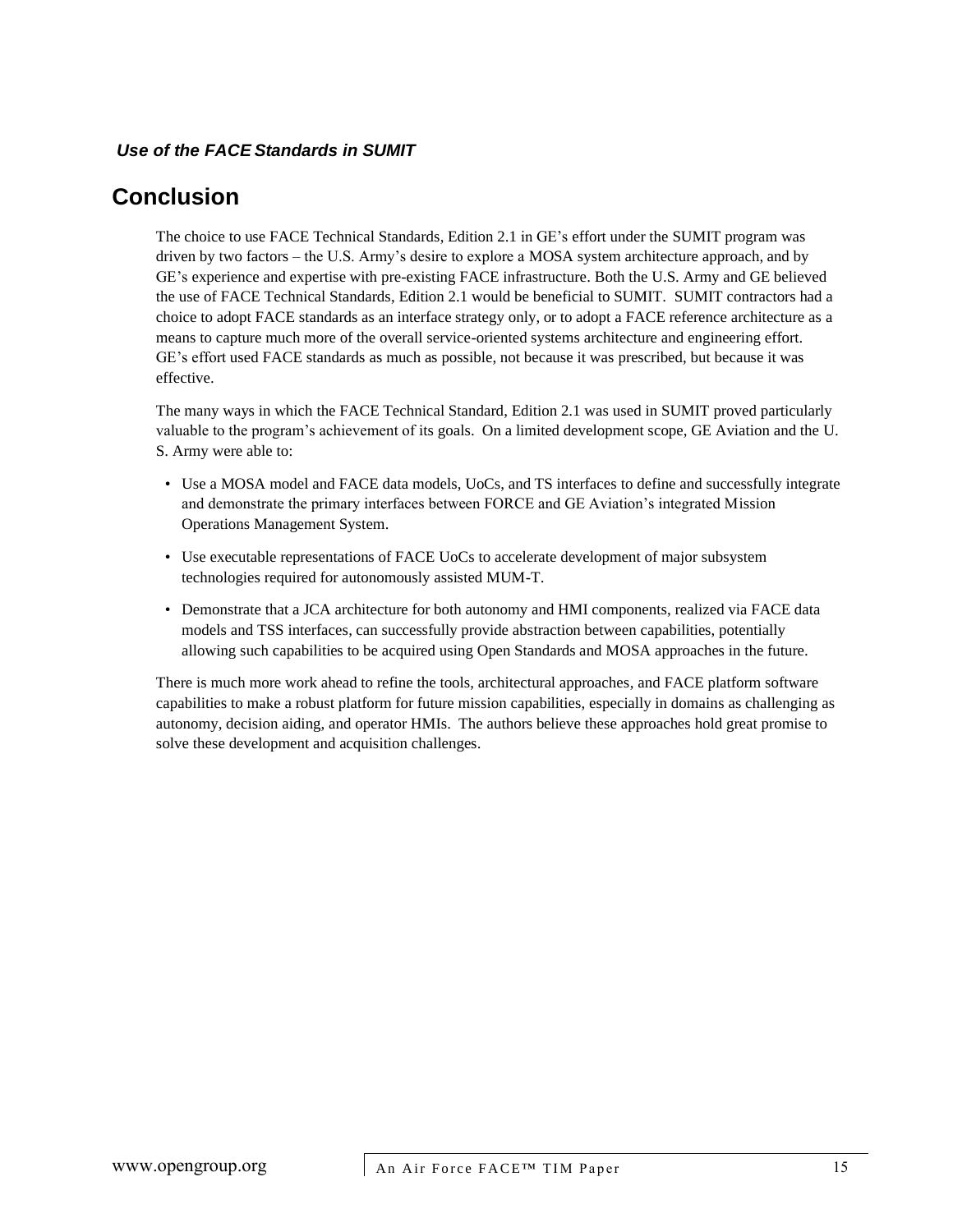### <span id="page-15-0"></span>**References**

(Please note that the links below are good at the time of writing but cannot be guaranteed for the future.)

- 1. The Open Group (2017), FACE™ Technical Standard, Edition 3.0; retrieved from [www.opengroup.org/library/c17c](http://www.opengroup.org/library/c17c)
- 2. "Reusable Transport Services (TS) Software for Instantiations of the Future Airborne Capability Environment (FACETM,1)", Trevor Sittleburg, 2017
- 3. "Survey of Architectural Styles", Alexander Bird, et al, University of Calgary, 2014, retrieved from <http://kremer.cpsc.ucalgary.ca/courses/seng403/W2014/paper4.pdf>
- 4. "Building an Information Fusion Demonstrator", Per Svenson, et al, Fusion2003, retrieved from <http://www.ternion.com/print/Fusion2003-final-paper.pdf>
- 5. "Service Oriented Architectures using DODAF", Hui-Wan Ang, et al; Mitre, 2006 retrieved from <https://pdfs.semanticscholar.org/c865/f22f3efb75ae6bfc893d1bc1c5a98d0b4c54.pdf>
- 6. "Controlling Multiple Unmanned Aircraft from a Manned Helicopter: The Need for Advanced Autonomy and Refined Pilot-Vehicle Interface", Dr. Grant S. Taylor, et al, Proceedings of the Human Factors and Ergonomics Society 2017 Annual Meeting, 2017, retrieved from <https://journals.sagepub.com/doi/pdf/10.1177/1541931213601485>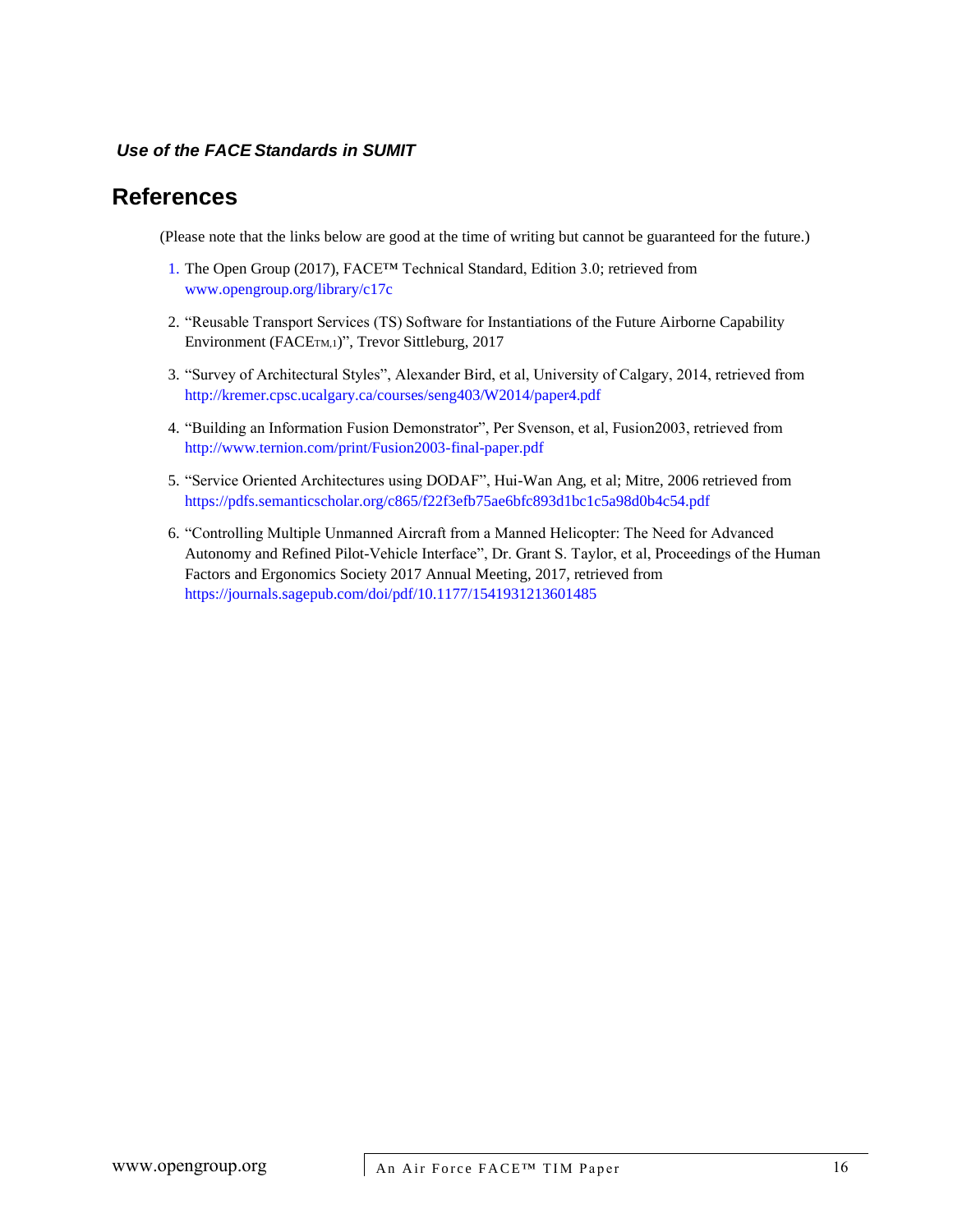### <span id="page-16-0"></span>**About the Author(s)**

Mark Snyder is a Senior Staff Engineer with GE Aviation Systems, where he leads software development for MOSA activities, specializing in HMI, Simulation, and Service Oriented Architectures for military and commercial aerospace applications. His 30-year career in aerospace includes 9-years active duty in the US Air Force concentrating on C4ISR systems and simulation. He also spent 5 years at Honeywell, where he was a key developer of moving map and flight deck software flying on business and regional jets worldwide. At Quantum3D, he led the development of IDataTM, a COTS HMI Development Tool Suite deployed on multiple civil and military aircraft programs including the Gulfstream G650, B-2 Bomber, Predator UAV Ground Station, Royal Navy MCSP Mission Operator Station, C-130 Harvest Hawk, and many others. He was the lead architect on GE Aviation's contribution to the SUMIT program

Dr. Thomas J. Alicia is an Engineering Research Psychologist in the Human Systems Interface Technical Area of the U.S. Army Aviation Development Directorate in Moffett Field, CA, and has established a portfolio of basic and applied research focusing on unmanned aerial system (UAS) automation and interface design. Dr. Alicia has investigated applications of multimodal sensation and perception, led usability testing teams to provide recommendations for operator station enhancements, and explored decision making cues for novice and expert UAS sensor operators to inform future design strategies. His current focus is on autonomy and interface design principles as applied to multi-vehicle manned-unmanned teaming to increase operator capability and situation awareness. He earned his Ph.D. in Applied and Experimental Human Factors Psychology from the University of Central Florida and has a Graduate Certificate in Designing for Usability.

Brian T Hall is a Senior Simulation Software Engineer, with USfalcon, supporting the Intelligent Teaming Technical Area of the U.S. Army Aviation Development Directorate at Fort Eustis, VA where he leads simulation and software development, specializing in gaming and vignette development. His 15-year career includes 8-years active duty in the U.S. Army, including one combat tour in support of Operation Iraqi Freedom II. In support of the Global War on Terror, he led the development of numerous virtual training simulations, lessons learned visualization, and virtual staff rides.